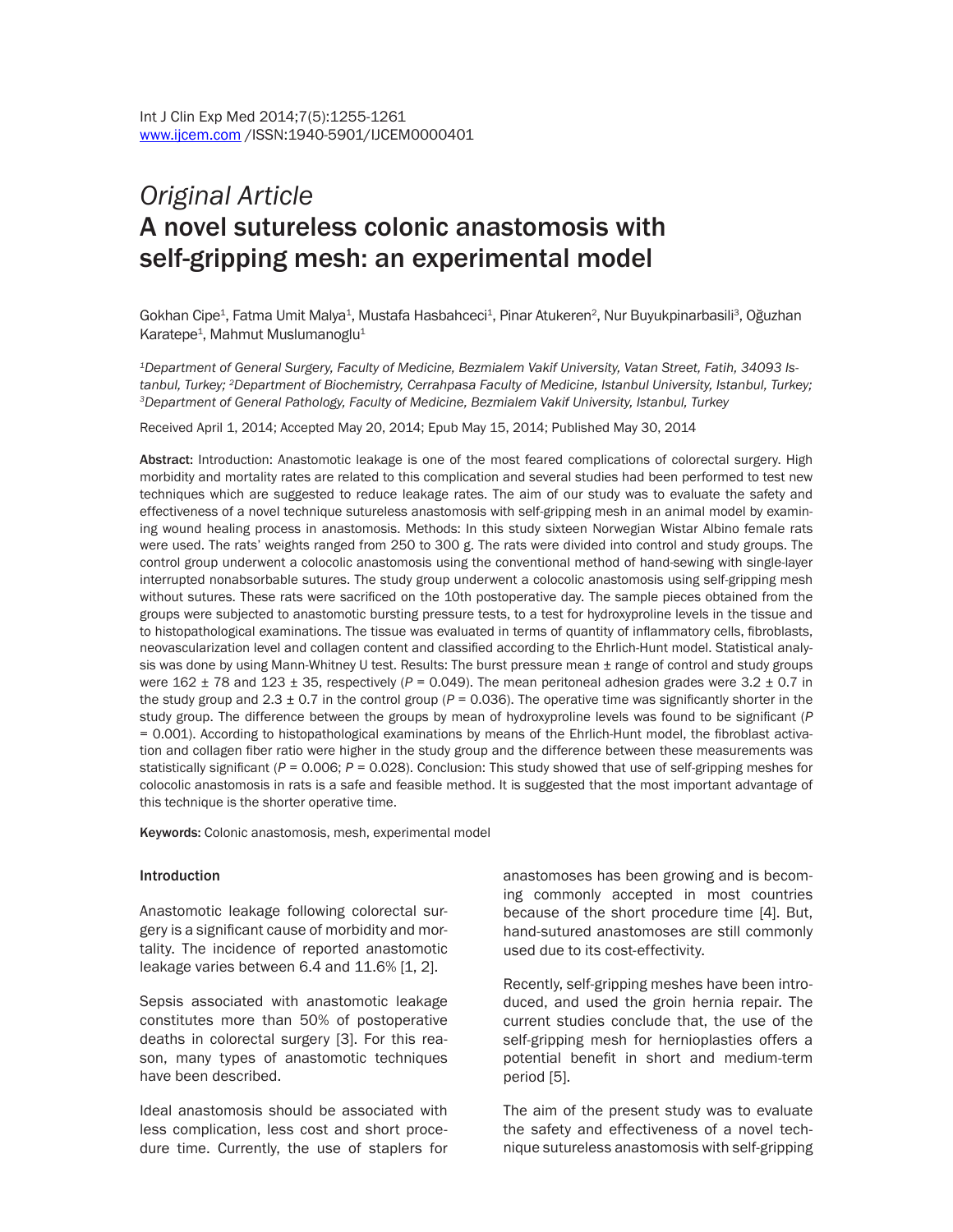## A novel sutureless colonic anastomosis



Figure 1. Appearance of self-gripping mesh.



Figure 2. A and B: Sutureless anastomosis with selfadherent mesh.

mesh versus hand-sutured anastomosis in an animal model by comparison of wound healing between these two styles of anastomoses.

#### Materials and methods

This study was conducted at the Experimental Research and Animal Laboratory at the Research Center of Bezmialem Vakif University. This study had been approved by the Bezmialem Vakif University Animal Research Ethics Committee (Number: BAV.27.11.2011/60).

#### *Self-adherent mesh*

Parietex ProGrip™ Mesh (monofilament polyester mesh, Covidien Commercial Ltd., UK) is the self-gripping, semi-resorbable, lightweight mesh available for use of inguinal hernia repair [6, 7]. Parietex ProGrip™ Mesh is the bicomponent mesh comprised of monofilament polyester and a resorbable polylactic acid gripping system (Figure 1). It has been showed that hydrophilic polyester monofilament results in fast and intimate tissue in-growth. Polyester's large pore size and monofilament fiber composition works with the body's natural systems to improve tissue response and reduce foreign material reaction [8].

#### *Design of the study*

Sixteen Norwegian Wistar Albino female rats were used in this study. The rats' average age was 3 months and their weights ranged from 250 to 300 g. The bowel preparation was not used. The rats were divided into two equal groups - a control group and an experimental group. The control group consisted of 8 of the 16 rats that underwent a colocolic anastomosis using the conventional method of hand-sewing with single-layer interrupted nonabsorbable sutures. The rats of control group were sacrificed on the postoperative 10th day. Tissue bursting pressure test was conducted on sample pieces of the anastomotic lines of all rats. Subsequently, these materials were sent to the biochemistry laboratory for measurement of hydroxy-proline levels and to the pathology laboratory for measurement of fibroblastic activity, inflammation, neovascularization and collagen levels. The similar procedure was performed for the other 8 rats in the experimental group which underwent a colocolic anastomosis using self-gripping mesh without sutures. These rats were sacrificed on the 10th postoperative day. The values achieved were statistically compared with values gained for the control group for each parameter to determine any significant differences between the control group and the experimental group.

## *Experiment procedure*

The animals were administered a sugared water diet and left without water for the last hour. General anaesthesia was administered using 100 mg/kg ketamine (Ketalar®, Parke-Davis & Co., Detroit, Michigan, USA) and 10 mg/kg xylazine (Rompun®, Bayer Ag, Leverkusen, Germany). After shaving the operation site, antisepsis was administered using povidone iodine. A midline incision was performed and 1 cm descending colon was excised and colocolonic single-layer anastomosis was performed with 3/0 polypropylene suture (Prolene®, Kurtsan A.S.). Anastomoses performed on the 8 rats in the experimental group consisted of the application of self-gripping mesh starting from the mesenteric border of the two colon ends on which anastomosis was to be performed so as to completely cover the anas-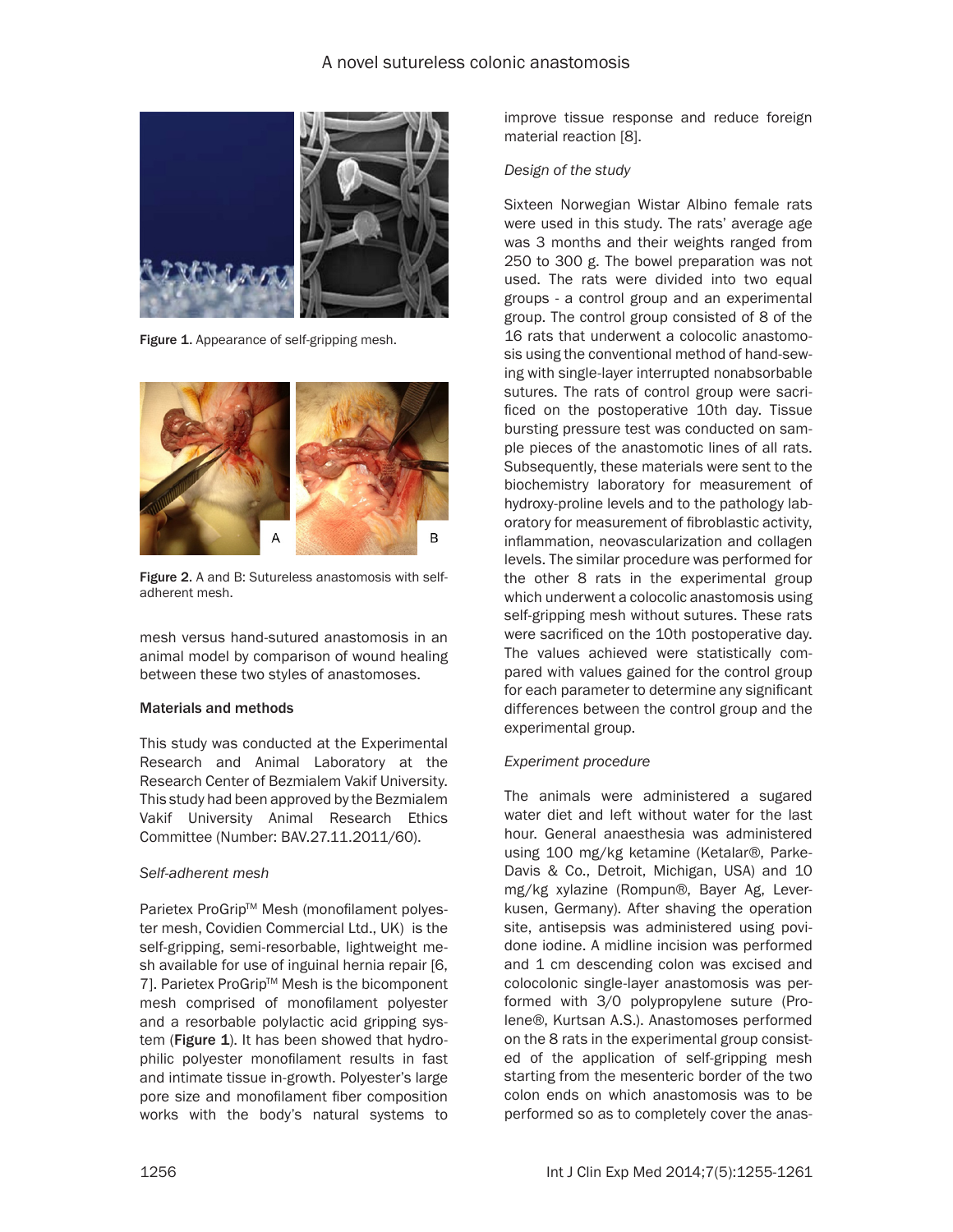| <u>Udio, dancolon Jooro, opoiduon unio dila nydrosypiolino icyclo</u> |                           |               |         |  |  |  |  |  |
|-----------------------------------------------------------------------|---------------------------|---------------|---------|--|--|--|--|--|
|                                                                       | Control group Study group |               | P value |  |  |  |  |  |
| Bursting pressure (mmHg)                                              | $162 + 78$                | $123 + 35$    | 0.172   |  |  |  |  |  |
| Adhesion score                                                        | $2.3 + 0.7$               | $3.2 + 0.7$   | 0.036   |  |  |  |  |  |
| Operation time (min)                                                  | $16 + 4$                  | $10 + 2$      | 0.003   |  |  |  |  |  |
| Hydroxyproline levels                                                 | $0.76 \pm 0.1$            | $1.3 \pm 0.2$ | 0.001   |  |  |  |  |  |

Table 1. Comparison of two groups in terms of bursting pressure, adhesion score, operation time and hydroxyproline levels



Figure 3. Appearance of anastomotic leakage in the control group.

tomotic line (Figure 2A and 2B). Then, the abdomen was closed by suturing the fascia and skin separately with 3/0 silk sutures.

Animal was housed 21°C with a 12 h Day-Night cycle. They had free access water and standard laboratory chow.

The subjects in study and control groups were re-operated on postoperative 10th day under a general anesthesia and the anastomotic colonic segments were removed by resection so that 2 cm of healthy colon. Afterwards, the rats were killed by overdose anesthesia.

The sample pieces obtained from the groups were initially subjected to anastomotic bursting pressure tests followed by preparation of 1 g specimens containing the anastomotic segment stored in a -70°C in a freezer for biochemical measurement of hydroxyproline levels. 1-2 cm specimens containing the anastomotic line were prepared and stored in a 40% formaldehyde solution at a temperature of +4°C for histopathological examinations.

## *Anastomotic bursting pressure*

The distal ends of all resected anastomotic colon pieces were securely tied using 2/0 silk suture. A polyethylene catheter was placed into the lumen at the proximal end with the other end of the catheter attached to a transducer and an air pump. A setup required to

view the intraluminal pressure in millimeters of mercury (mmHg) was thus achieved. The anastomotic colonic segment was put into a bowl filled with water. Air was blown into the colonic lumen at an insufflation rate of 2 ml/min. The first air leakage from the anastomotic line was documented as the anastomotic bursting pressure.

## *Hydroxyproline determination*

The colonic segment including the anastomosis was excised and the specimen were kept at -70°C in a freezer until assay. The samples were weighed and homogenized in serum physiologic solution (1/10, w/v) using a tissue grinder fitted with a Teflon pestle (Heidolph- RZR 2021, Germany). Homogenates were centrifuged at 1500 rpm for 15 min and obtained supernatants were hydrolyzed by adding hydrochloric acid (37%) and incubating at  $\sim$ 100 $^{\circ}$ C for 16-18 h. The amino acid is oxidized forming a pyrrole derivative, which is colored with Ehrlich's reagent and quantitatively determined spectrophotometrically at 560 nm using the hydroxyproline kit (Hypronosticon, Organon, Holland) and the results were interpreted as µg/mg wet tissue.

## *Histopathological examinations*

Specimens were fixed in formaldehyde and embedded in paraffin wax. Sections were cut into 5 µm in thickness and stained with hematoxylin and eosin. Examples were histopathologically classified according to Ehrlich-Hunt model. The tissue was evaluated in terms of quantity of inflammatory cells, fibroblasts, neovascularization level and collagen content.

## *Statistics*

All data were recorded on SPSS II for windows 11.0.1J program (IBM Japan, Tokyo, Japan) and were presented as means ± standard deviation. Statistical analyses were done by using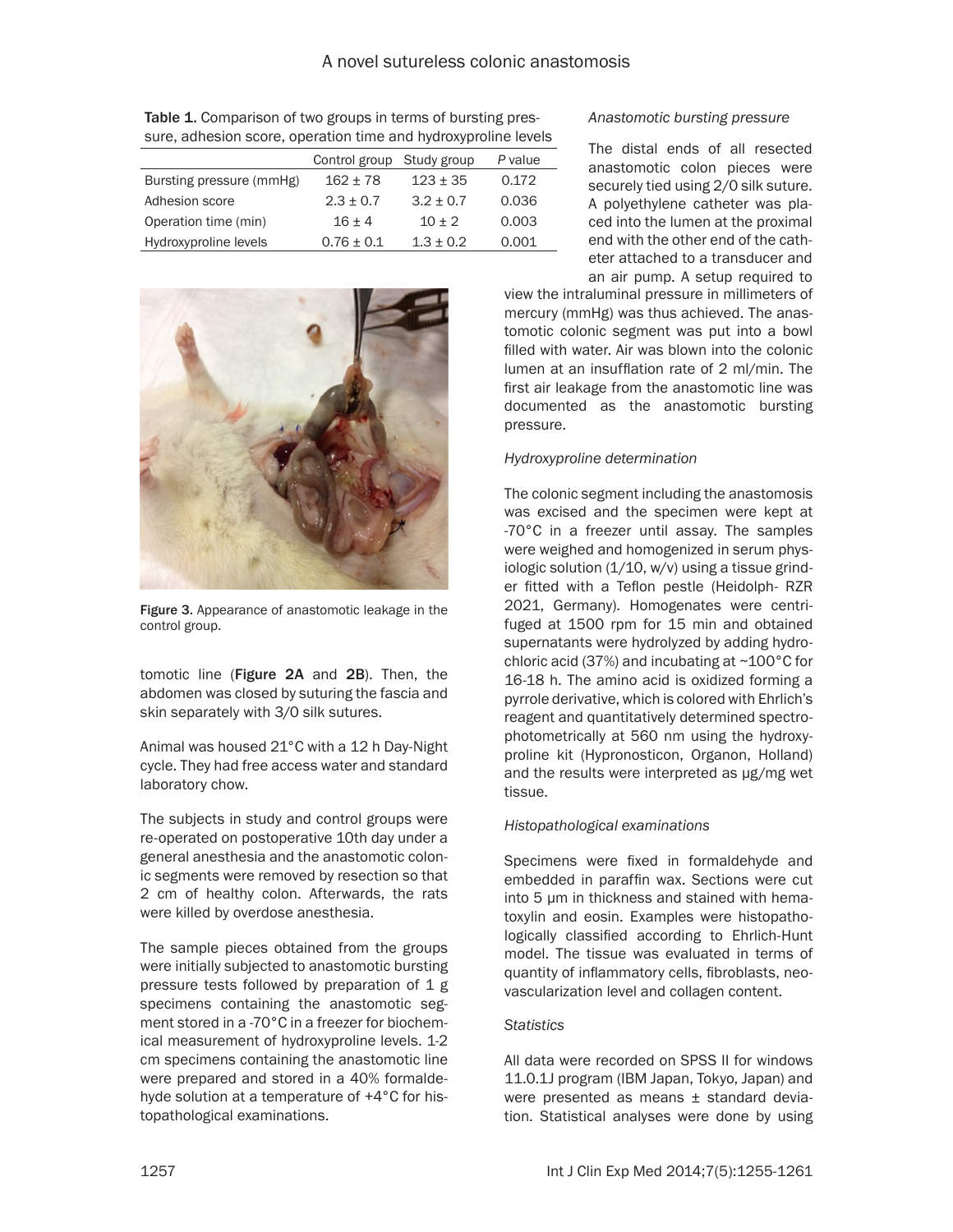|                       |                | Control group |          | Study group |          |             |
|-----------------------|----------------|---------------|----------|-------------|----------|-------------|
| Grades                | n              | %             | n        | %           |          |             |
| Inflammation          | 1              | $\Omega$      | $\Omega$ | $\Omega$    | $\Omega$ |             |
|                       | 2              | 5             | 62.5     | 3           | 37.5     |             |
|                       | 3              | 3             | 37.5     | 2           | 25       |             |
|                       | 4              | 0             | $\Omega$ | 3           | 37.5     | $P = 0.152$ |
| Fibroblast activation | 1              | 4             | 50       | Ω           | Ω        |             |
|                       | $\overline{2}$ | 4             | 50       | 4           | 50       |             |
|                       | 3              | 0             | $\Omega$ | 3           | 37.5     |             |
|                       | 4              | $\Omega$      | 0        | 1           | 12.5     | $P = 0.006$ |
| Neovascularization    | 1              | 1             | 12.5     | 2           | 25       |             |
|                       | 2              | 7             | 87.5     | 4           | 50       |             |
|                       | 3              | 0             | O        | 2           | 25       |             |
|                       | 4              | $\Omega$      | 0        | 0           | $\Omega$ | $P = 0.700$ |
| Collagen deposition   | 1              | 5             | 62.5     | 1           | 12.5     |             |
|                       | 2              | 3             | 37.5     | 5           | 62.5     |             |
|                       | 3              | $\Omega$      | Ω        | 2           | 25       |             |
|                       | 4              | 0             | O        | 0           | 0        | $P = 0.028$ |
|                       |                |               |          |             |          |             |

Table 2. Histopathologic evaluations of control and study groups

Mann-Whitney U test. A *P* value < 0.05 was considered to be statistically significant.

## **Results**

The burst pressure mean  $\pm$  range of control and study groups were  $162 \pm 78$  and  $123 \pm 35$ , respectively. The results show a statistically significant difference between the groups (*P* = 0.049) (Table 1). The average measurements of burst pressure were higher in the control group. There was an anastomotic leakage in the control group (Figure 3) whereas no anastomotic leakage was observed in the study group. The mean peritoneal adhesion grades were 3.2  $\pm$  0.7 in the study group and 2.3  $\pm$  0.7 in the control group  $(P = 0.036)$  (Table 1). The operative time was significantly shorter in the study group. (16 ± 4 min; 10 ± 2 min; *P* = 0.003).

Values of hydroxyproline levels measured in tissue samples of the subjects obtained in study groups were higher than those obtained in control groups. The difference between the groups by mean of hydroxyproline levels was found to be significant  $(P = 0.001)$  (Table 1).

The histopathological findings were based on the Ehrlich-Hunt model, which measures the score of the regeneration of the anastomotic line via the inflammation, fibroblastic activity, neovascularization and collagen formation. These findings are shown in Table 2. Although, marked inflammation and fibroblastic proliferation were observed in study group (Figure 4), mild inflammation and fibrotic proliferation were observed in the control group (Figure 5). The difference between the groups in term of inflammation and neovascularization did not reach the statistically significant level (*P* = 0.152, *P* = 0.7). The fibroblast activation and collagen fiber ratio were higher in the study group and the difference between these measurements was statistically significant (*P* = 0.006; *P* = 0.028).

## **Discussion**

Anastomotic leakage after colonic anastomosis is thought to be the most important complica-

tion causing morbidity and mortality in human beings [9]. For that reason, there have been many different methods or reinforcements used previously. Peritoneal and omental graft, dura mater and different types of synthetic meshes are important examples for this purpose [10, 11].

Besides the general use of meshes for reinforcement of abdominal wall during hernia surgery, they have been used for reinforcement of the gastrointestinal anastomoses in animal studies. Aysan et al showed that polypropylene mesh caused high anastomotic burst pressure in rabbit colonic anastomosis model [9, 11]. Although nonabsorbable meshes are thought to cause higher burst pressures due to permanent fixation to the serosal surfaces, they may also increase the risk of peritoneal adhesion and anastomotic stenosis. There were some studies using absorbable meshes for the reinforcement of the colonic anastomosis [9]. In these studies, it has been shown that anastomotic burst pressures were found to be lower than the control group. Therefore, nonabsorbable meshes were used in the present study.

Fixation of the meshes during reinforcement of colonic anastomosis is another controversial issue. In literature, there were many studies focusing on this. Some researchers used meshes to cover merely all anastomotic surfaces by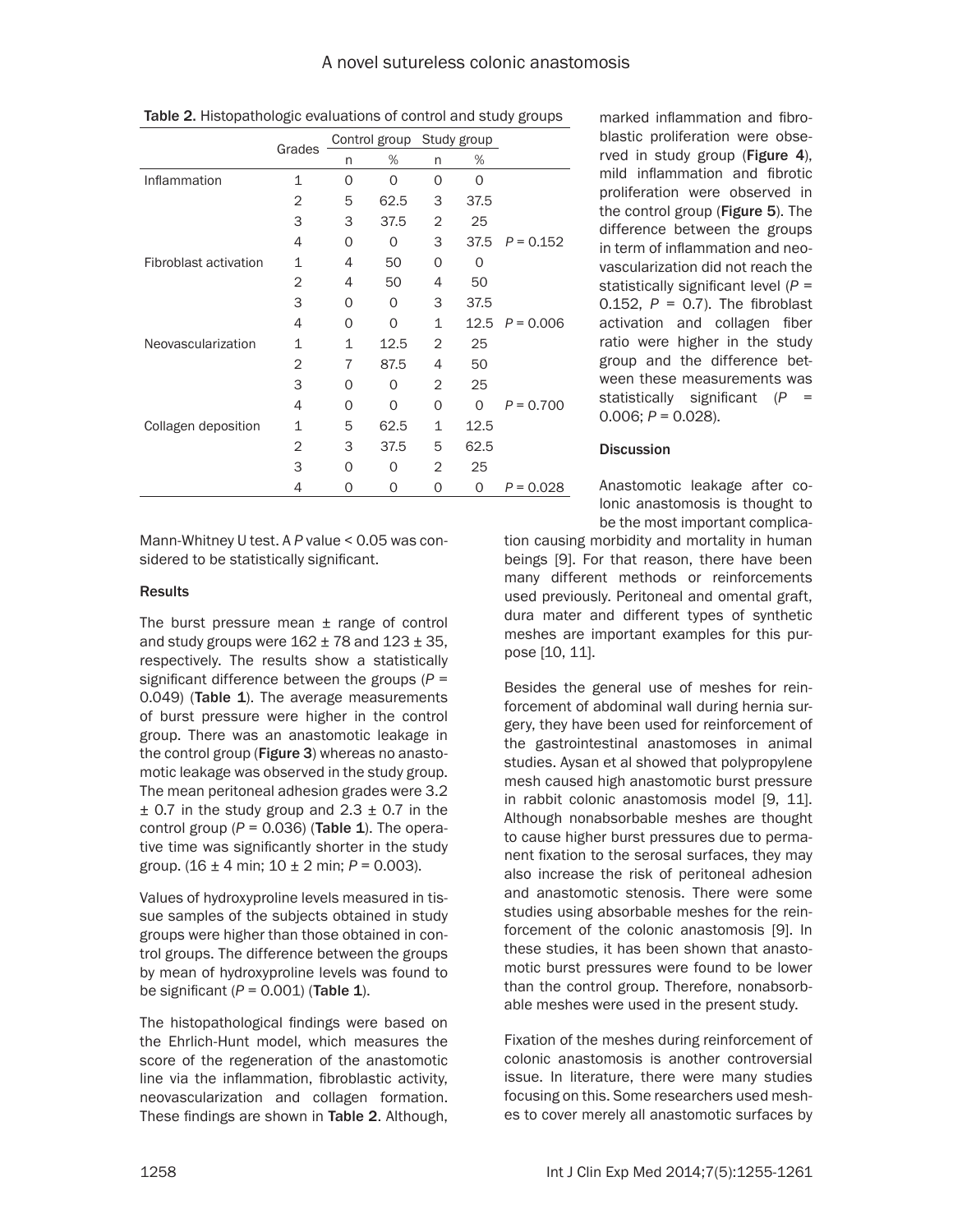

Figure 4. Marked inflammation and fibroblastic proliferation were observed in study group.



Figure 5. Mild inflammation and fibrotic proliferation were observed in the control group.

fixing them to the intestinal wall [12, 13]. However, others used the method in which fixation of the mesh over the anastomosis only by extended suture ends [9]. Such modifications were thought to be important to perform a dynamic anastomotic model for prevention of mesh migration caused by strong peristaltic movements.

Intestinal anastomoses can be divided into two broad groups as suture/stapling and sutureless techniques. An alternative to conventional hand-sewing colocolic anastomosis: anastomosis with absorbable surgical barrier film without sutures [14]. There have been a variety of many different suture/stapling techniques in which none of them were shown to be the best. In addition, there were also some different methods for sutureless anastomosis including some specific instruments and materials like biofragmentable anastomotic ring, polypropylene rings, magnetic rings and fibrin adhesive materials [15-20].

The present technique as a modification of sutureless anastomosis was shown to be an effective way to perform a safe and durable anastomosis. Lack of anastomotic stenosis which is the most commonly encountered problem with sutureless methods was another advantage of our technique [21].

Self-gripping, semi-resorbable, lightweight meshes have been used for repair of inguinal hernia [22]. As an example of such meshes, Parietex ProGrip has been used for the last several years. The main advantage of this mesh is to eliminate or reduce the need for additional fixation by sutures by the resorbable microgrips endowing the mesh with self-gripping properties and penetrating the underlying tissues. In the present study, these meshes were used to reach a dynamic anastomotic model.

There are some mechanical, biochemical and histological parameters used for the evaluation of intestinal healing. For assessment of the anastomotic strength, the bursting pressure and breaking strength are used. However, it is still controversial that which one is superior to other [23].

Bursting pressure reflecting the intestinal anastomotic resistance to an increase in intraluminal pressure was evaluated in the present study.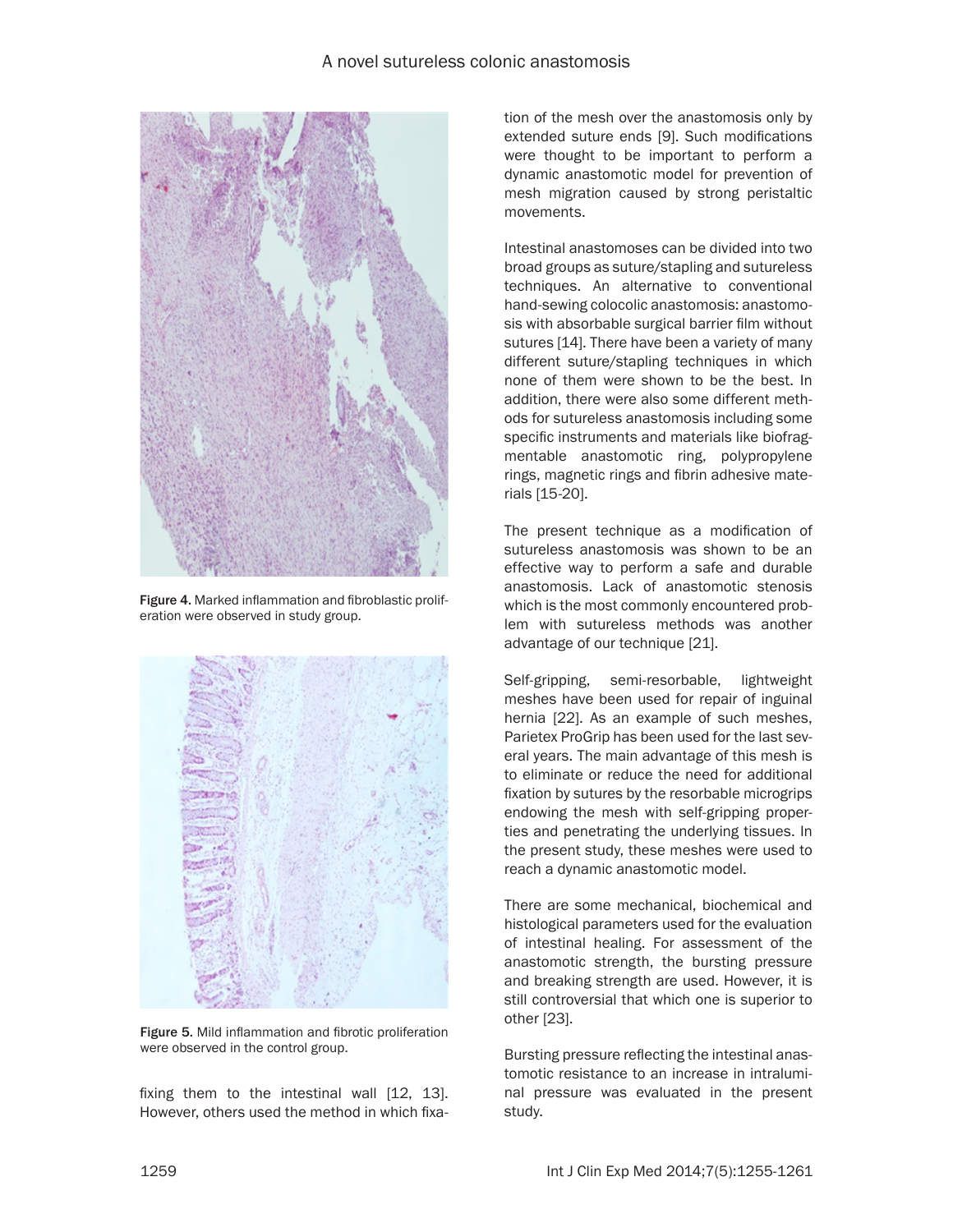Correlation of the anastomotic strength and leakage is another important problem which could not be shown by many studies [9]. Besides the higher bursting pressures, more anastomotic leakages have been defined by some studies. Therefore, it may be believed that surgical technique with regard to perform an anastomosis is the most important step for both strength and safety [23, 24].

Although the histopathological scores including inflammation and neovascularization were the same for both groups; higher hydroxyproline levels, higher ratios of fibroblast activation and collagen fiber were appraised as the histopathological evidences for a secure anastomosis. It is normally expected to encounter higher inflammatory scores with use of foreign bodies like meshes [9]. However, our findings in the study group showed that there was no difference in the inflammatory scores. Some characteristic features of the meshes like being light weight and semi-resorbable may be important to get such results.

In conclusion, this study showed that use of self-gripping meshes for colocolic anastomosis in rats is a safe and feasible. Self-gripping meshes did not increase the bursting pressure. However, the most important advantage was shorter operating time. Lack of anastomotic leakage might be regarded as an evidence for the adequate strength of the anastomosis although the values were less than that of the control group.

## Disclosure of conflict of interest

None.

Address correspondence to: Dr. Fatma Umit Malya, Department of General Surgery, Faculty of Medicine, Bezmialem Vakif University, Vatan Street, Fatih, 34093 Istanbul, Turkey. Tel: 00905327982333; E-mail: [fumitm@gmail.com](mailto:fumitm@gmail.com)

#### References

- [1] Krarup PM, Jorgensen LN, Andreasen AH, Harling H; Danish Colorectal Cancer Group. A nationwide study on anastomotic leakage after colonic cancer surgery. Colorectal Dis 2012; 10: e661-7.
- [2] Peeters KC, Tollenaar RA, Marijnen CA, Klein Kranenbarg E, Steup WH, Wiggers T, Rutten HJ, van de Velde CJ*.* Risk factors for anasto-

motic failure after total mesorectal excision of rectal cancer. Br J Surg 2005; 92: 211-216.

- [3] Beard JD, Nicholson ML, Sayers RD, Lloyd D, Everson NW. Intraoperative air testing of colorectal anastomoses: a prospective, randomized trial. Br J Surg 1990; 77: 1095-1097.
- [4] Suturing or stapling in gastrointestinal surgery: a prospective randomized study. West of Scotland and Highland Anastomosis Study Group. Br J Surg 1991; 78: 337-341.
- [5] Pedano N, Pastor C, Arredondo J, Poveda I, Ruiz J, Montón S, Molina M, Hernández-Lizoain JL. Open tension-free hernioplasty using a novel lightweight self-gripping mesh: medium-term experience from two institutions. Langenbecks Arch Surg 2012; 397: 291-5.
- [6] Kapischke M, Schulze H, Caliebe A. Self-fixating mesh for the Lichtenstein procedure--a prestudy. Langenbecks Arch Surg 2010; 395: 317-22.
- [7] Chastan P. Tension-free open hernia repair using an innovative self-gripping semi-resorbable mesh. Hernia 2009; 13: 137-42.
- [8] Cobb WS, Kercher KW, Heniford BT. The argument for lightweight polypropylene mesh in hernia repair. Surg Innov 2005; 12: 63-9.
- [9] Aysan E, Bektas H, Ersoz F, Sari S, Kaygusuz A. A novel colonic anastomosis technique involving fixed polyglycolic acid mesh. Int J Clin Exp Med 2010; 3: 341-346.
- [10] Gulati SM, Thusoo TK, Kakar A, Iyenger B, Pandey KK. Comparative study of free omental, peritoneal, Dacron velour, and Marlex mesh reinforcement of large-bowel anastomosis: an experimental study. Dis Colon Rectum 1982; 25: 517-521.
- [11] Aysan E, Dincel O, Bektas H, Alkan M. Polypropylene mesh covered colonic anastomosis. Results of a new anastomosis technique. Int J Surg 2008; 6: 224-229.
- [12] Dilek ON, Bakir B, Dilek FH, Demirel H, Yiğit MF. Protection of intestinal anastomoses in septic environment with peritoneal graft and polyglycolic acid mesh: an experimental study. Acta Chir Belg 1996; 96: 261-265.
- [13] Henne-Bruns D, Kreischer HP, Schmiegelow P. Reinforcement of colon anastomoses with polyglycolic acid mesh: an experimental study. Eur Surg Res 1990; 22: 224-230.
- [14] Nejdet B, Ayhan C, Doğan F, Hüseyin E, Gülay D, Mustafa G, Nagehan B. An alternative to conventional hand-sewing colocolic anastomosis: anastomosis with absorbable surgical barrier film without sutures. Colorectal Dis 2010; 12: 1260-7.
- [15] Hardy TG Jr, Pace WG, Maney JW, Katz AR, Kaganov AL. A biofragmentable ring for sutureless bowel anastomosis. An experimental study. Dis Colon Rectum 1985; 28: 484-90.